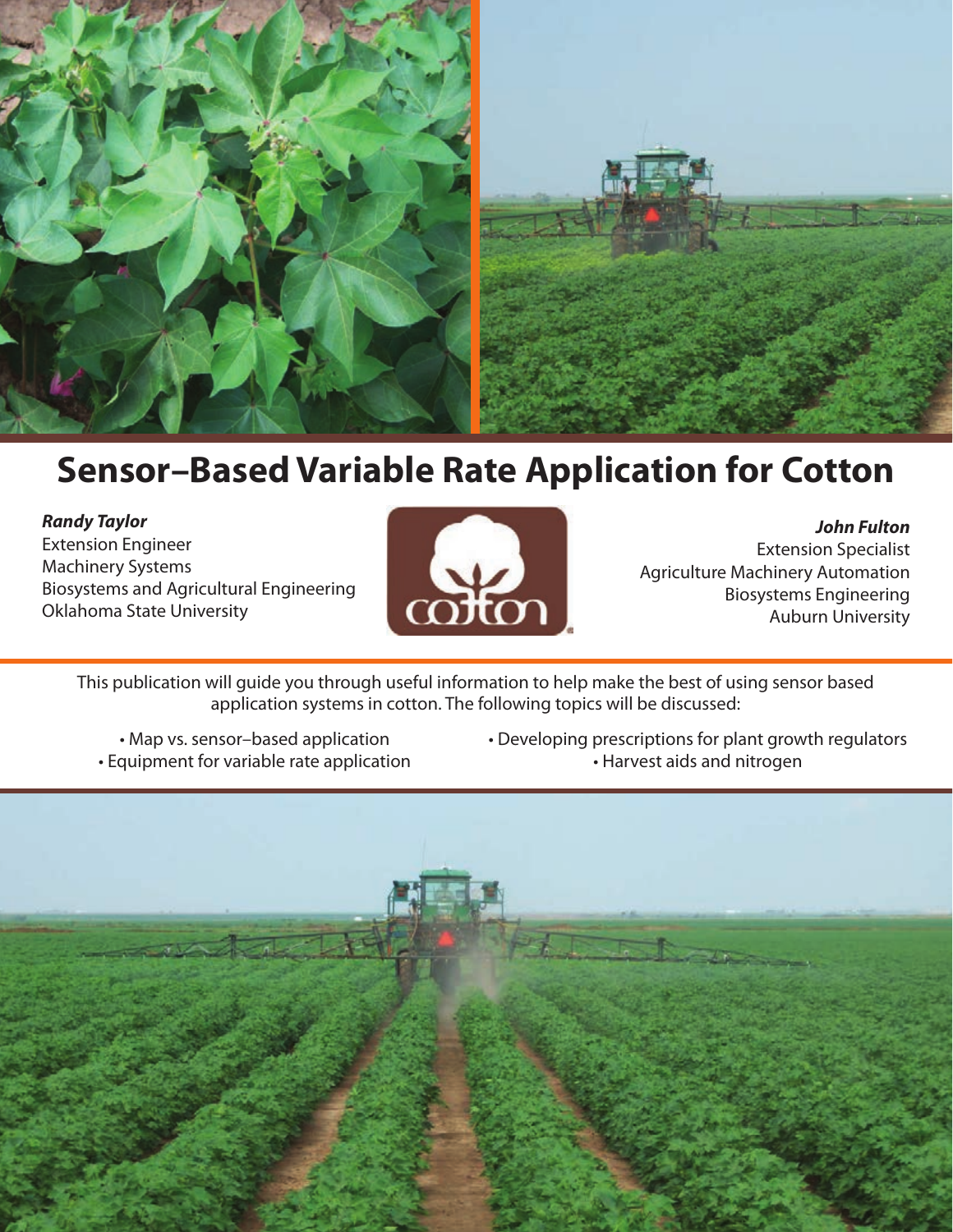Using sensor systems for variable rate application (VRA) is becoming more popular for cotton production. Several commercially available sensor–based, variable rate systems exist for efficiently managing inputs to maximize yields or returns. Farmers are interested in sensor–based systems in part because they can be easier to use than most map–based systems plus can apply inputs such as nitrogen to better meet real–time crop needs. The sensor–based approach attempts to more efficiently apply inputs by meeting crop requirements at the time of application.

When considering cotton inputs three items for sensor–based variable rate application come to mind: plant growth regulators, defoliant/boll openers, and nitrogen. While each of these inputs has opportunities, they are not without challenges. The major challenges are developing prescriptions and adjusting equipment to properly apply the rates established with the prescriptions.

## **Map vs. Sensor–based Application**

Variable rate application using precision agriculture technologies has generally followed one of two paths. One based entirely on map–based information and the other based on real–time sensors. The map–based approach allows use of historical information, while sensors allow us to assess in–season conditions. Map–based information is typically gathered with yield monitors, soil testing, soil maps, and/or with data from sensors.

The primary differences between map and sensor–based strategies are data analysis and interpretation. With map–based variable rate application, the practitioner must collect and analyze data for input to an expected crop response algorithm and then transfer the prescription map to a variable rate applicator. The prescription may appear as zones as shown in Figure 1 or in a grid format with smoother transitions. A GPS receiver locates the applicator's position on the map and the rate is then adjusted based on the prescription map as the applicator moves across the field.

 The sensor–based approach to precision agriculture uses sensors to measure crop and/or soil properties in real–time as the applicator moves across the field. Data from the sensor is collected, processed, and interpreted by an on–board computer which then sends a signal to a rate controller. One of the advantages of this approach is automating the data analysis and interpretation step versus the map–based strategy. A predetermined algorithm is used to convert the sensor information directly to an application rate. This algorithm is typically constant at a field scale and often at the regional scale. However, one challenge associated with this approach is that the prescribed rate is constantly changing (Figure 2) as the applicator moves across the field requiring the rate controller to respond quickly.

## **Equipment**

You must have the proper equipment to variably apply inputs especially in a sensor–based system. This equipment will consist of sensors and control interface, a display and control module, and an application rate controller (Figure 3). Sensors can be used to measure soil or crop properties, but this publication is limited to crop sensors that are used to make in–season variable rate application to cotton.

The application rate controller consists of a control module/user interface, flow meter, flow control valve, and speed sensor. In some cases the display and control module may be the same for the sensor system and rate controller. Furthermore, if a global positioning system (GPS) is used for mapping it can also provide the speed signal.



**Figure 1.** Prescription map for a variable rate application using three distinct zones.



**Figure 2.** Prescription map for sensor–based variable rate application.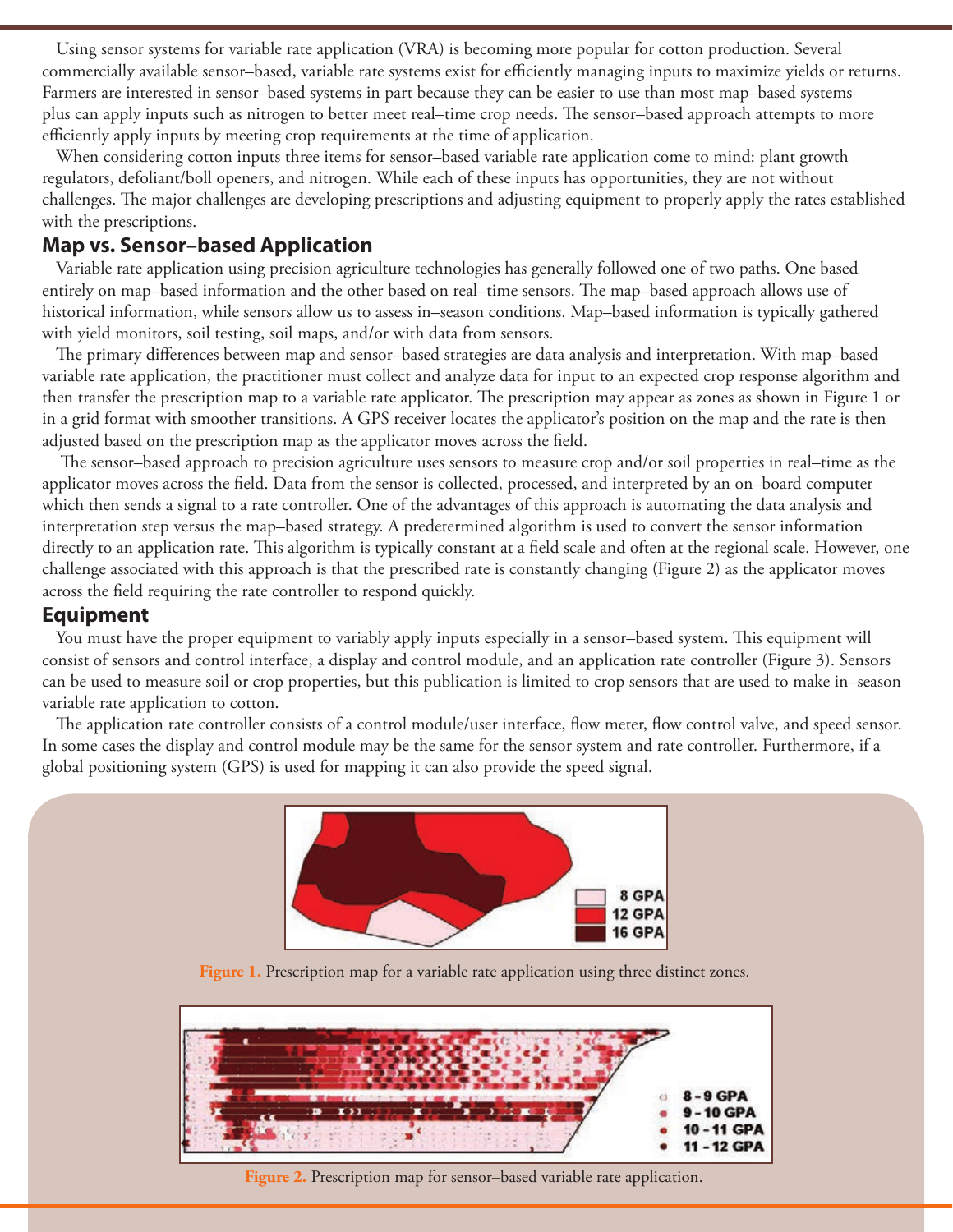For sensor–based VRA in cotton, the product will likely be a liquid. Liquids are typically metered through orifices on spray tips. Using fixed orifice nozzle tips will greatly limit the range of rates that can be applied, but other options are available.

### *Sensors and Vegetative Indices*

Commercially available sensors operate above the crop and measure reflectance of different colors (wavelengths). The most common colors used for crop vegetation indices are red, near–infrared (NIR), green, and amber. Healthy, vigorous plants absorb red light and reflect near infrared light. The reflectance of these colors is used to calculate indices such as the Normalized Difference Vegetative



Index (NDVI) or a simple ratio (RED/NIR). NDVI is determined from red and near infrared reflectance and is probably the most popular vegetative index. Other colors such as green or amber can be used in place of red when calculating NDVI. Though many vegetative indices can be used for VRA, only NDVI will be discussed for the remainder of this publication.

Research has shown that reflective indices such as NDVI measured at the correct growth stage can be highly correlated with cotton yield. While NDVI values can range from 0 to 1, values below 0.3 or above 0.9 are of little value in crop production. When NDVI is below 0.3, there is generally not much green in the field of view (i.e. more stubble, crop residue, or soil). Conversely, when values are greater than 0.9, everything in the field of view is green.



**Figure 3.** Schematic of a sensor–based, variable rate application system for liquid products.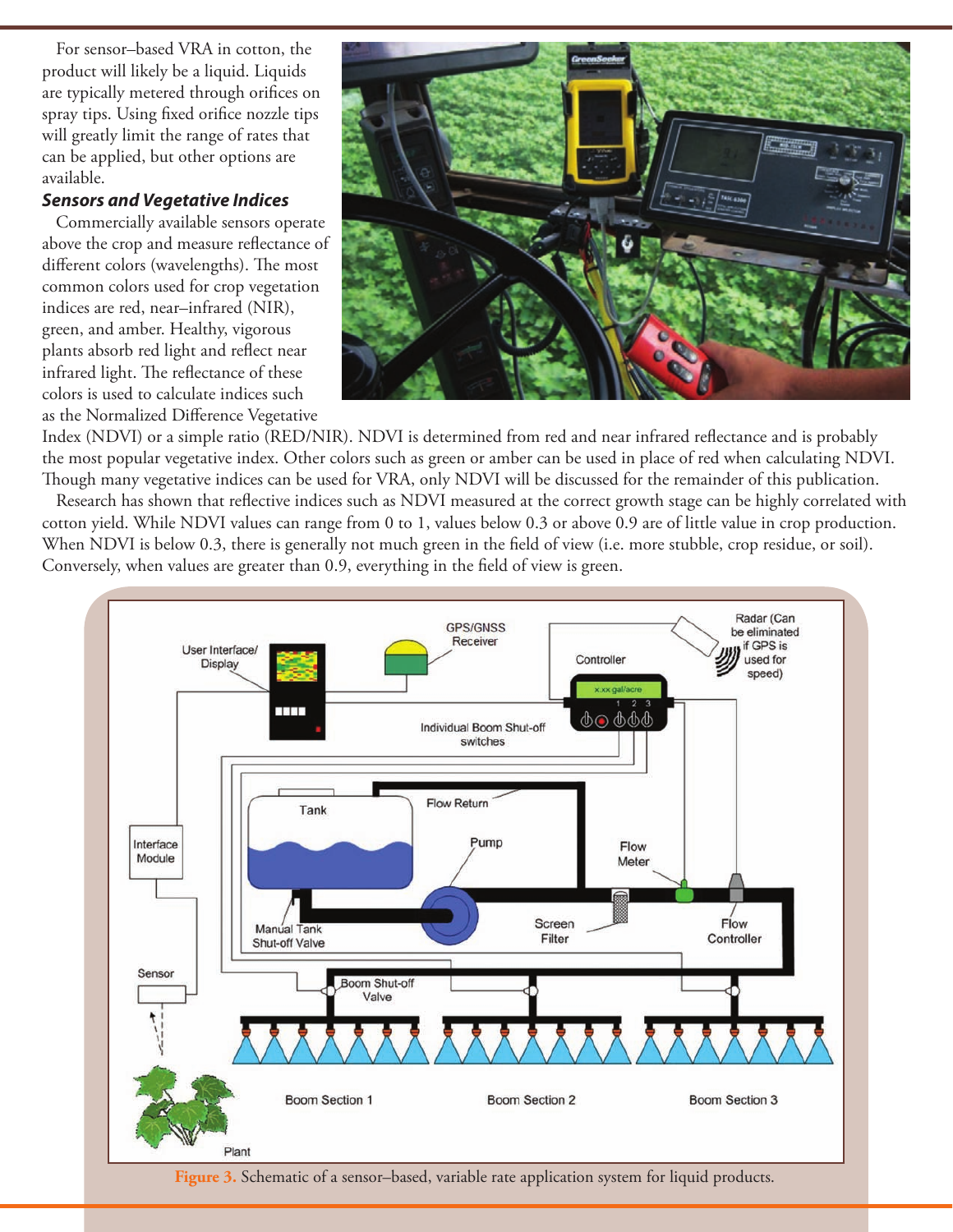The popular sensors used today are active light sensors. These sensors supply their own light source and are unaffected by clouds, shadows, sunlight, or other interfering light sources. Since they are unaffected by ambient light, they can be used in varying light conditions including nighttime and cloudy days. Some research has shown that sensor reading may vary throughout the day. However, this research did not determine whether the differences were related to a changing target or sensor issue. Users should be aware that we are using a machine to make agronomic applications and be prepared to make adjustments as necessary.

Most sensor–based systems will have at least four sensors. Research has shown that field variability exists at a very small scale, so naturally, more sensors are better. However, it becomes a tradeoff between more information gained by having more sensors and the system cost. Applicators wider than 40–50 feet should have at least six sensors. This will provide a better average across the entire boom. This average value is sent to the user interface where it is converted to an application rate that the controller understands. The user interface typically sends a new rate to the controller every second.

Sensors should be mounted so they are directly over the crop and evenly spread across the boom (Figure 4). They are generally mounted directly on the boom facing forward, but sometimes will face the rear of the machine so they are not damaged when the boom is folded. If sensors are mounted behind the boom they are actually sensing area that has already



**Figure 4.** Example sensor–based system using GreenSeeker sensors mounted along the sprayer boom.





been sprayed. However, even a well tuned rate controller will not respond fast enough to change the rate every second. Therefore sensor location (forward or rear facing on the boom) will not affect the system's ability to respond to the larger scale general trend across the field. Some farmers put sensors on an additional boom on the front of the applicator to give the system a little more time to respond.

Sensors have a height range (distance from the target) where they perform better and should be operated within this range. In general, operating the sensors 2.5–3.5 feet above the crop is a good range. Make sure that sensors are mounted on the boom properly to allow the correct sensor height while maintaining the appropriate spray height for nozzle performance.

Another item of interest related to sensor systems is driven by the increased adoption of boom control systems that can automatically turn off boom sections if they are over areas that have already been sprayed. Some producers are wondering why sensors cannot be used to control individual boom sections to reduce the application scale. In fact, some early research on sensor–based VRA was conducted a small scale (2 feet by 2 feet). However the system used developed through this research was different than the flow based sprayer control systems that are common today. Individual flow control to boom section may be possible in the future, but it is not feasible with today's spray control systems.

## *Rate Controllers and Tuning*

A key to successful variable rate application is a properly tuned and calibrated rate controller. Proper calibration will insure that the flow meter signal is correct thereby transmitting accurate flow data to the rate controller. Tuning the rate controller will ensure that rate changes happen as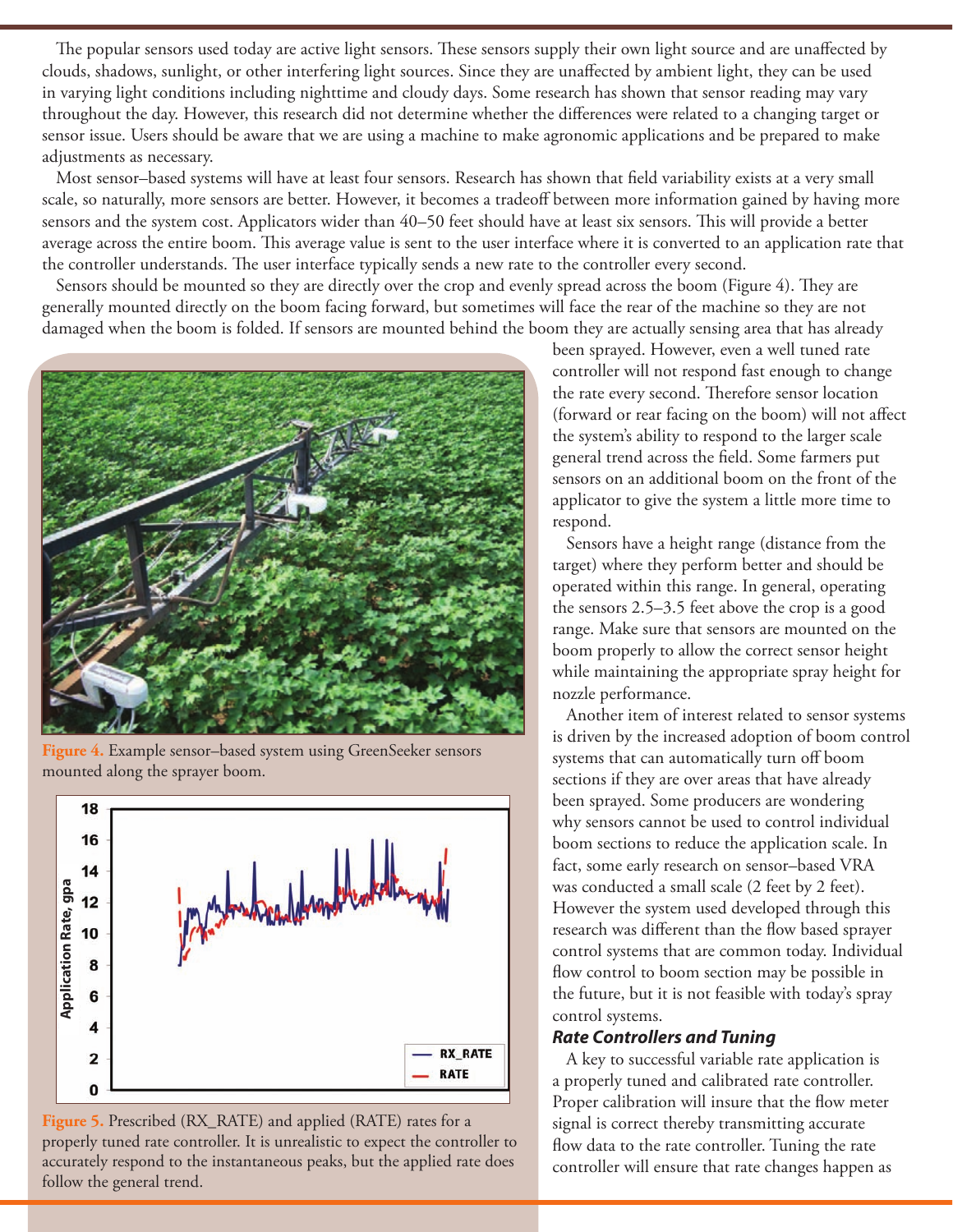quickly as possible while the control valve maintains stability during rate changes. Figure 5 shows data taken from a variable rate application where the prescribed rate is updated every second. In general, the rate controller follows the prescribed data. However, there are some peak rates that are missed. In fact, it would be nearly impossible for typical rate controllers to accurately follow most sensor–based prescription inputs. So the rate controller should be tuned to respond as quickly as possible while still maintaining some stability (not continually hunting for the new rate). This will allow the application rate to follow the general trend due to landscape variability across the field and the operator's driving habits.

The ability to tune a rate controller varies among manufacturers and models, ranging from multiple settings to none. Most rate control systems use valve speed to adjust response time while some may use other settings or terminology. The operator's manual should be used as a reference for tuning controllers. Keep in mind that the default settings for most controllers are for maintaining stability within the system. Thus they are probably not the best settings for optimum response time and some type of tuning or adjust is likely needed to improve controller performance for VRA.

For systems using a valve speed setting, two items of interest that may be adjustable are valve speed and brake point. The valve speed setting may also be called gain and will determine how fast the valve will actually move when given a command. The brake point will determine when it will begin to slow down. There is a tradeoff between these two items. Fast valve speeds are desirable. However, if the adjustment speed is too fast, it will require a high brake point to avoid over shooting





Figure 6. Expected nozzle flow for fixed and variable orifice nozzles as a function of pressure. Note that from 20 to 100 psi, flow through the fixed orifice nozzle barely doubles, while flow through the variable orifice nozzle increases by almost a factor of 6.

the desired rate. It is usually desired that a control valve responds quickly adjusting to the next rate without little or no over shoot. For example, consider a person driving between two stop lights. A person that accelerates rapidly and waits until the last minute to brake might 'over shoot' the next intersection. Therefore, equipment operators or those managing this type of equipment need to check the operator's manual and determine how to tune the rate controller for optimum performance with a sensor–based system; then monitor that performance in the field and make necessary adjustments when needed.

#### *Nozzles and Rate Changes*

As most VR applications to cotton are in the form of a liquid, it is important to be aware of the challenges associated with variable rate liquid applications. The primary challenge is the limited range of flow rates available when using fixed orifice nozzles. These nozzles require a four–fold pressure increase to double the flow rate (Figure 6). A four–fold pressure change could result in a poor pattern at low pressure and excessive drift potential at high pressure. It is unlikely that an acceptable pattern could be maintained with a two–fold rate change unless the operator slows down when applying at high rates. Operating at lower ground speeds to obtain higher application rates will reduce field capacity of the applicator and should be practiced sparingly.

Variable orifice nozzles have a greater turn down ratio and are an alternative to fixed orifice nozzles for variable rate application (Figure 7). Variable orifice nozzle flow is not constrained to pressure like a fixed orifice nozzle. These nozzles have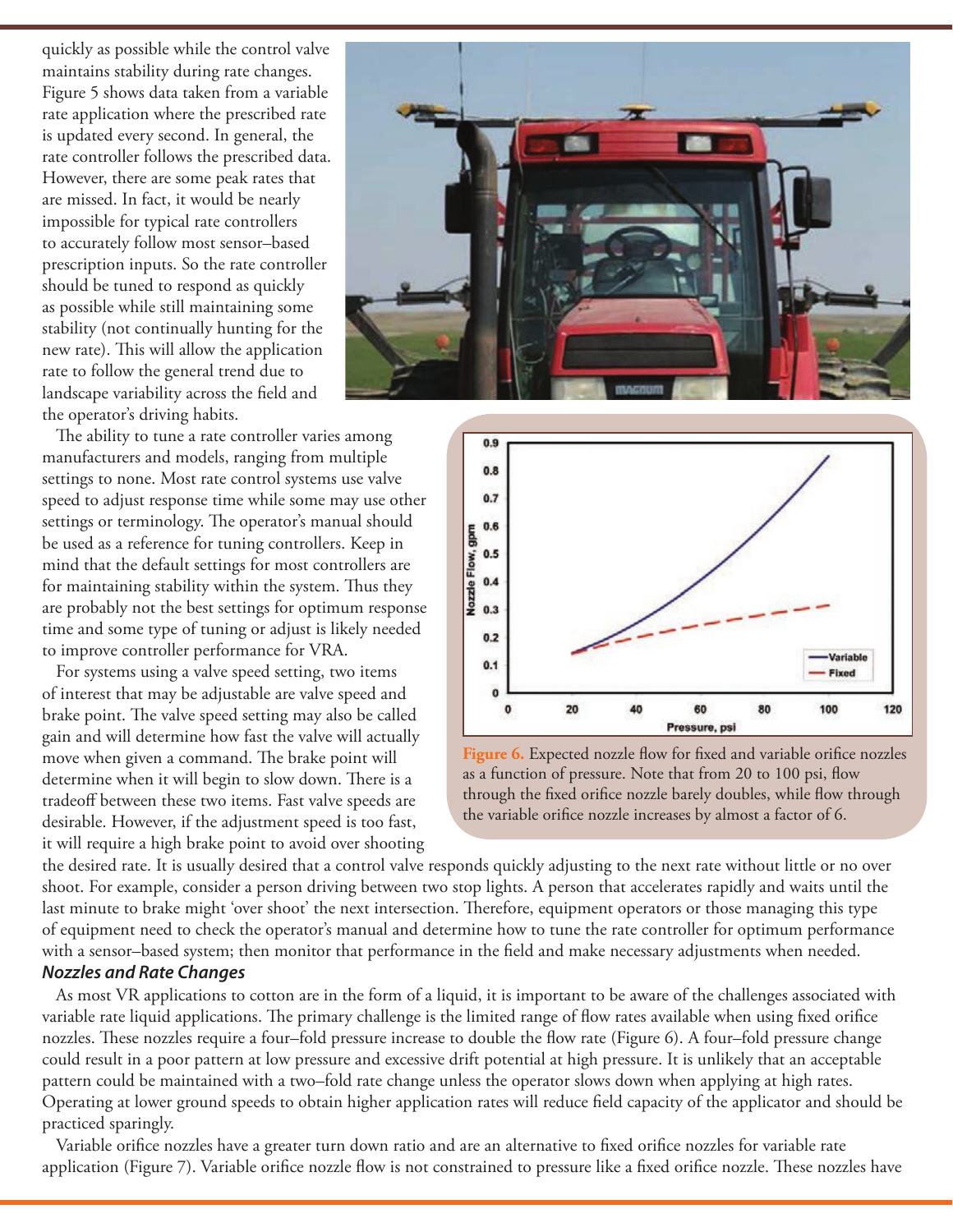an orifice area that increases with pressure. Thus as a rate controller sends more flow to the boom for a higher application rate, pressure will increase thereby the nozzle orifice size will increase allowing more nozzle flow. A four–fold flow rate change is possible with variable orifice nozzles. The flow rate to pressure ratio is basically 1:1 for these nozzles which can be advantageous for variable rate application to meet the desired range of application rates.

Another option for VRA is a pulse width modulation (PWM) system to control flow at the nozzle. This system was developed to maintain a constant droplet size when the nozzle flow changes. The system uses a solenoid valve to pulse flow at the nozzle body ten times per second. The length of the pulse is controlled to vary flow rate. A long pulse provides high flow while a shorter pulse results in lower flow. In return, the PWM system allows for a wide range (typically 8:1) of rates.

## **Prescriptions**

Getting a rate controller setup for variable rate application is only half the battle. The variable rate prescription or algorithm is the other half and can be the most challenging aspect in the process.

The algorithm is simply the equation that will convert sensor readings into an application rate that the controller understands. While some algorithms may come directly from land grant universities, it is possible that you will develop your own. The development of the prescription for your operation or even region may require input from a consultant or input/service provider.

Developing a sensor–based prescription happens in two steps. First, we have to determine the relationship between the plant property of interest and what the sensor measures. We must do the first step because commercially available sensors may not measure the plant property that is typically used to determine an application rate (for example plant height or percent open bolls). The data shown in Figure 8 is an example of developing the relationship between the sensor reading (NDVI) and percent open bolls through research data. While the relationship is not perfect the trend is obvious and could likely be applied over a wide range of conditions with some acceptable error. The second step is to determine the application rate as a function of the sensor reading. For this we would convert the application rate for a given percent open bolls to an application rate for the corresponding NDVI.

From a farmer or consultant perspective, the two steps that are outlined for developing prescriptions could be combined if the prescription is developed at



**Figure 7.** A TurboDrop variable orifice nozzle by Greenleaf. The green portion contains the variable orifice for metering and the grey portion is the flat fan tip to create a pattern.



**Figure 8.** Percent open bolls as a function of NDVI taken from a long term fertility study in Altus, Okla. Data are combined from two sampling dates.



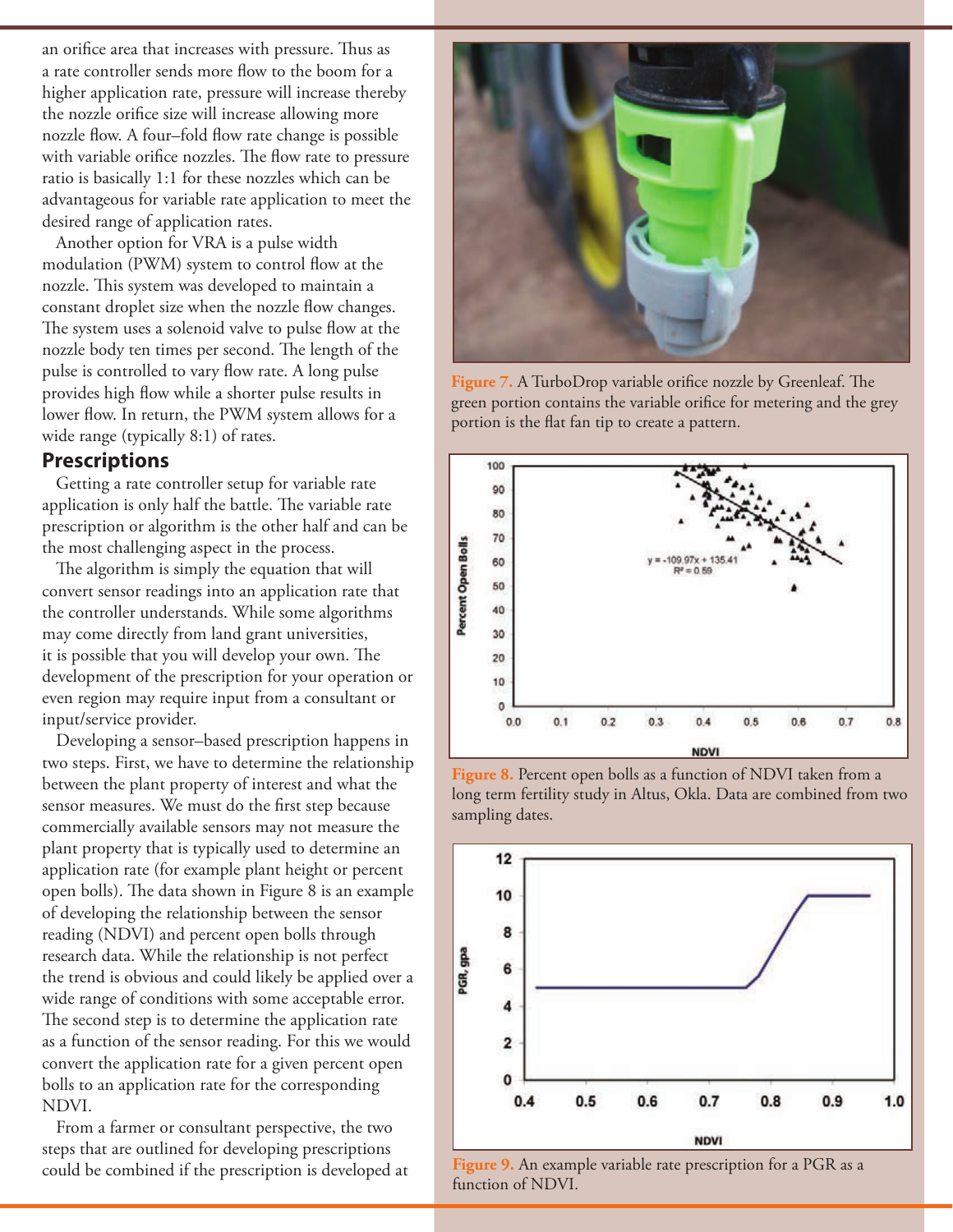the field level. You could measure NDVI at a location within a field and evaluate the crop to determine the application rate for the product at that location. Repeating this at various locations would yield a direct relationship between NDVI and the application rate.

Another factor when determining prescriptions is whether upper and/or lower limits are desired. In other words do you want to set the maximum and/or minimum application rates so the system is restricted between these? For example, you may not feel comfortable applying less than 50 pounds per acre of nitrogen, so you set the lower limit at this rate. Then regardless of the prescription and sensor reading, the controller will not go

below this rate. The same approach can be taken for the upper limit. These limits are established to ensure every part of the field receives some product, but that no part of the field receives excessive application of product.

There are three primary cotton inputs that can be variably applied with a sensor–based system: plant growth regulators, harvest aids, and nitrogen.

#### *Plant Growth Regulators*

The prescription for plant growth regulators (PGRs) is likely based on the relationship between NDVI and plant height or the height to node ratio. The NDVI typically increases with plant height. Therefore if the prescription is based on plant height, NDVI become a natural substitute. A PGR prescription based on NDVI is presented in Figure 9. Note the upper (10 gallons per acre [gpa]) and lower (5 gpa) limits on application rate in PGR prescription. Regardless of how low the NDVI may be, the prescribed rate will not go below 5 gpa. Likewise the prescribed rate will never exceed 10 gpa.





**Figure 10.** A harvest aid prescription based on NDVI. The lower limit is set at 8 GPA whereas the upper limit is set at 16 GPA.

One challenge associated with variable PGR application is that plant height and NDVI are related early in the season. However, as the canopy begins to close the sensor measured NDVI may reach a plateau and stay the same while plant height continues to increase. When this happens, it may be challenging to variably apply PGRs with a sensor system. Basically the entire field would receive the maximum prescribed rate applied uniformly.

#### *Harvest Aids*

The prescription for harvest aids such as defoliants and boll openers is likely based on the relationship between NDVI and percent open bolls or nodes above cracked boll. The NDVI typically decreases as the percent open bolls increases (Figure 8). Though the sensor is not actually measuring open bolls, NDVI is measuring something in the plant, like the natural desiccation, that is associated with open bolls. Therefore if the prescription is based on open bolls, NDVI become a natural substitute (Figure 10). This prescription shows a linear increase in harvest aid application rate as NDVI increases. As with the PGR prescription in Figure 9 upper and lower limits were used to insure all areas receive some harvest aid, but no area gets more than the maximum rate established. In the case of harvest aids, NDVI can be an indicator of two things: more biomass or greenness in the plants and thus more leaves. In either case, a higher NDVI would indicate a greater need for harvest aids.

#### *Nitrogen*

Developing a prescription for sensor–based variable rate nitrogen application is more complex than PGRs or harvest aids. However, several universities have developed different approaches to sensor–based variable rate nitrogen on cotton. These are